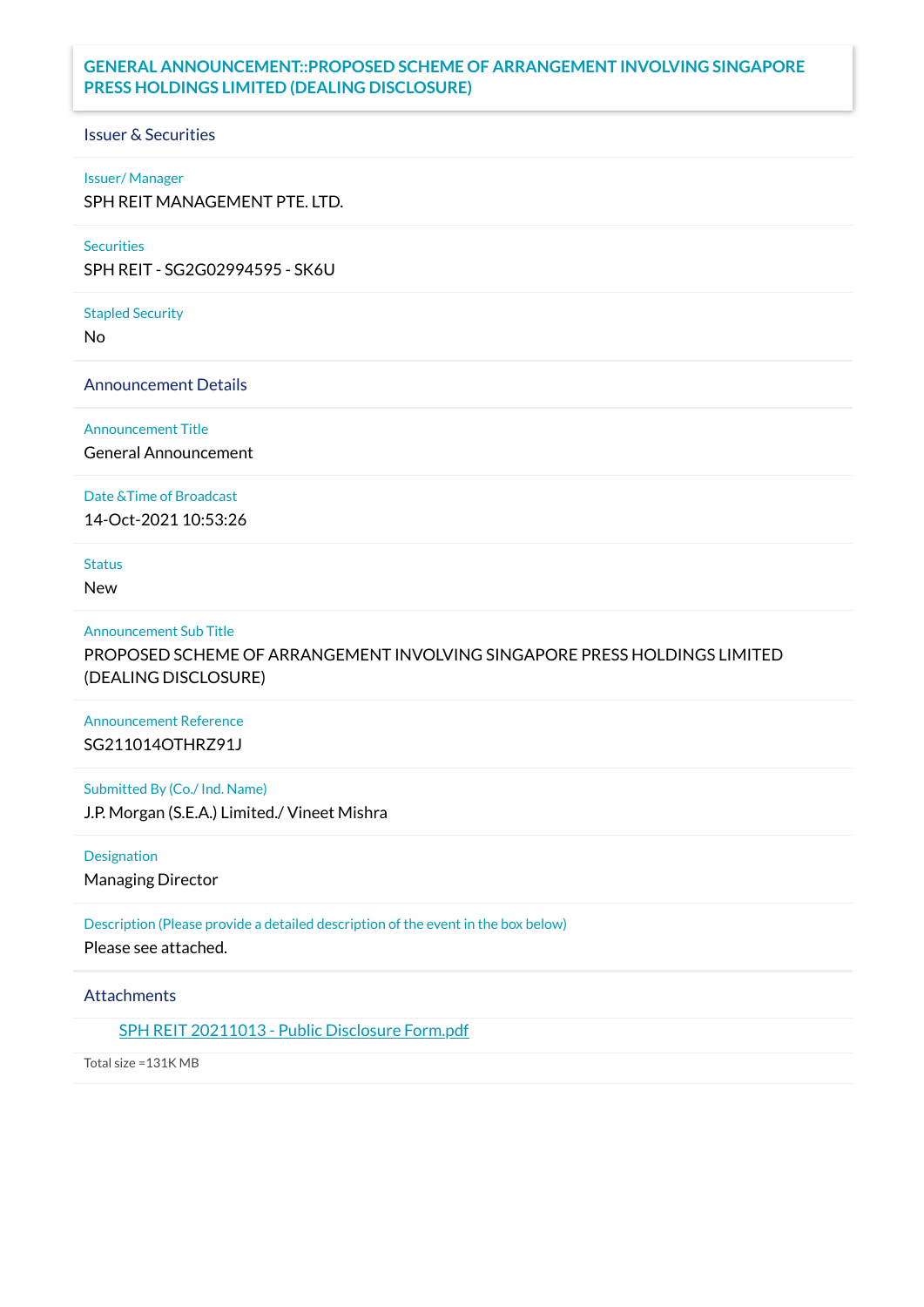### **PROPOSED ACQUISITION OF SINGAPORE PRESS HOLDINGS BY WAY OF A SCHEME OF ARRANGEMENT**

# **DEALINGS DISCLOSURE**

# **1. INTRODUCTION**

J. P. Morgan (S.E.A.) Limited ("**JPMSEAL**") refers to the proposed scheme of arrangement (the "**Scheme**") to be undertaken by Singapore Press Holdings Limited (the "**Company**") and Keppel Pegasus Pte. Ltd. (the "**Offeror**") (which is a wholly-owned subsidiary of Keppel Corporation Limited ("**KCL**")) pursuant to Section 210 of the Companies Act, Chapter 50 of Singapore, involving, inter alia, (i) the distribution of units in SPH REIT held by the Company to the shareholders of the Company on a pro-rata basis and (ii) the Offeror acquiring the entire share capital of the Company (other than those already owned, controlled or agreed to be acquired by the Offeror and its concert parties), the consideration for which include units in Keppel REIT, which was announced on 2 August 2021 (the "**Joint Announcement**").

As stated in the Joint Announcement, JPMSEAL is the financial adviser to the Offeror in respect of the Scheme.

All capitalised terms used and not defined herein shall have the same meanings given to them in the Joint Announcement.

#### **2. DISCLOSURE OF DEALINGS**

Pursuant to Rule 12.1 of the Singapore Code on Take-overs and Mergers (the "**Code**") and the Practice Statement on the Exemption of Connected Fund Managers and Principal Traders under the Code, JPMSEAL wishes to announce the dealings by its associates in the relevant securities of SPH REIT on **13 October 2021**, details of which are set out in the Schedule hereto.

Issued by **J.P. Morgan (S.E.A.) Limited** 

14 October 2021 Singapore